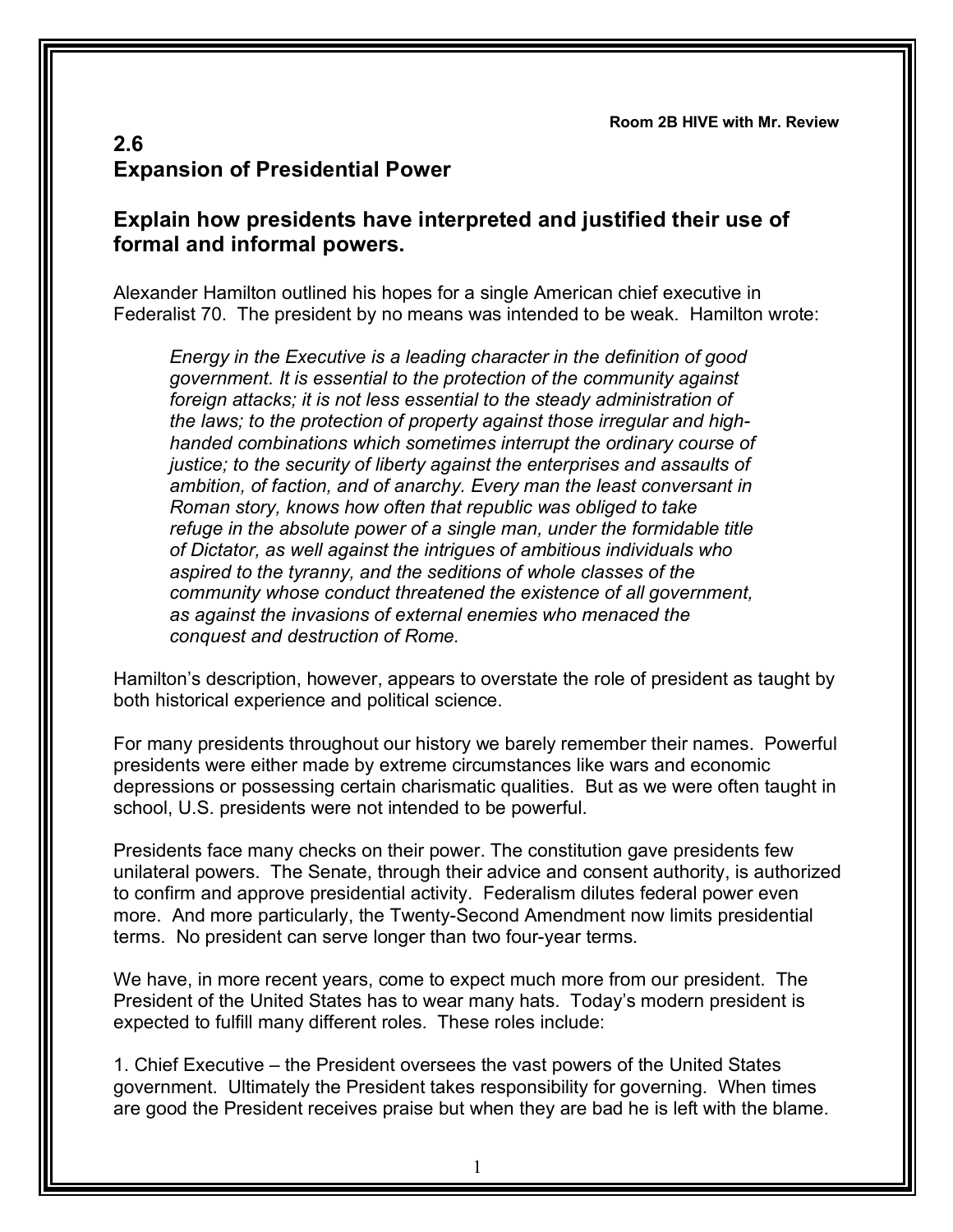The President's closest political and policy advisors are to be found in the White House Office, sometimes called the Executive Office. Members of the White House Office are generally drawn from the President's campaign. As chief executive the President is called upon to make the final decisions in all public policy matters facing the nation.

2. Commander-in-Chief – The constitution created a military that would be lead by a civilian. The Framers hoped that such a set up might make war less common. The President of the United States, a civilian, is in charge of our entire military. Congress declares war but the President mobilizes troops at his command. First strike capabilities are not checked or balanced by any other branch of government. The President of the United States can launch a nuclear strike at any time, for any reason. He is the commander-in-chief.

3. Chief of Party – Chief of Party is an informal power. There is no mention of this role in the United States Constitution. Though political parties are not mentioned in the Constitution, they undeniably play an important role in our government. As Chief of Party the President oversees electoral strategies, issues, agendas and public policy priorities. The President also plays a major role in raising campaign money for candidates from his party. When the majority of Congress shares the same party as the President it is called a unified government. When the two are different it is called a divided government.

4. Chief of State – This may be the President's most esoteric role. Yet some would call it the most important. This role is primarily ceremonial. As Chief of State the President serves as the embodiment of America. When there are important occasions around the world to attend our President goes. When important visitors come to America our President serves as host. When we honor our heroes, the President awards them. If there is a solemn event our President speaks to the nation to console us. Throughout history the King played this role. We have no king. The stand in for Chief of State is our President. Our president is "first citizen."

5. Chief Legislator – Though the Congress is given primary responsibility for writing laws our president serves as Chief Legislator. The power of veto, the power to reject laws, is given solely to the president. Fewer than 4% of presidential vetoes are overridden. In addition, the constitution requires the president to give annually a State of the Union address. Often this is a legislative agenda for the year. Through his bully pulpit no single person in our government is situated better to influence the legislative process then the president of the United States.

6. Chief Diplomat – One of the clearest powers granted to the president is his authority in foreign policy. Appointing ambassadors, receiving foreign guests and designing treaties with other nations is a fundamental part of a president's term. The State Department along with the Secretary of State completes much of this work. However, the president conducts the highest levels of negotiations. The president makes agreements with foreign powers. Formal treaties require Senate approval but executive